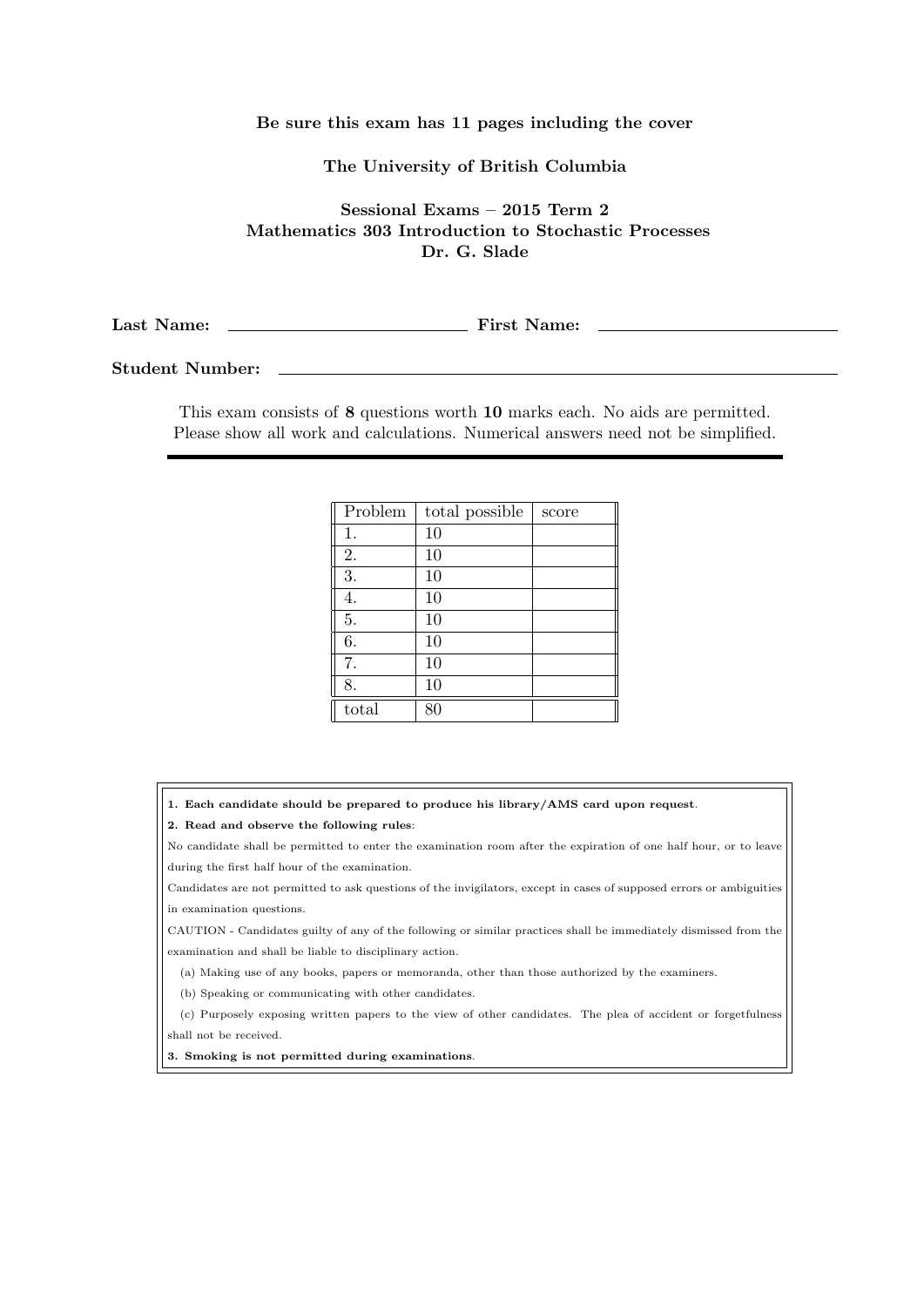## 1. Consider the Markov chain with state space  $\{0, 1, 2\}$  and transition matrix

|              |                                                                                                          | $0 \quad 1$ |  |
|--------------|----------------------------------------------------------------------------------------------------------|-------------|--|
| $\mathbf{P}$ |                                                                                                          |             |  |
|              |                                                                                                          |             |  |
|              | $\begin{tabular}{c cccc} 0 & 0.8 & 0.2 & 0 \\ 1 & 0.1 & 0.8 & 0.1 \\ 2 & 0 & 0.2 & 0.8 \\ \end{tabular}$ |             |  |

(4 marks) (a) Suppose  $X_0 = 0$ . Find the probability that  $X_2 = 0$ .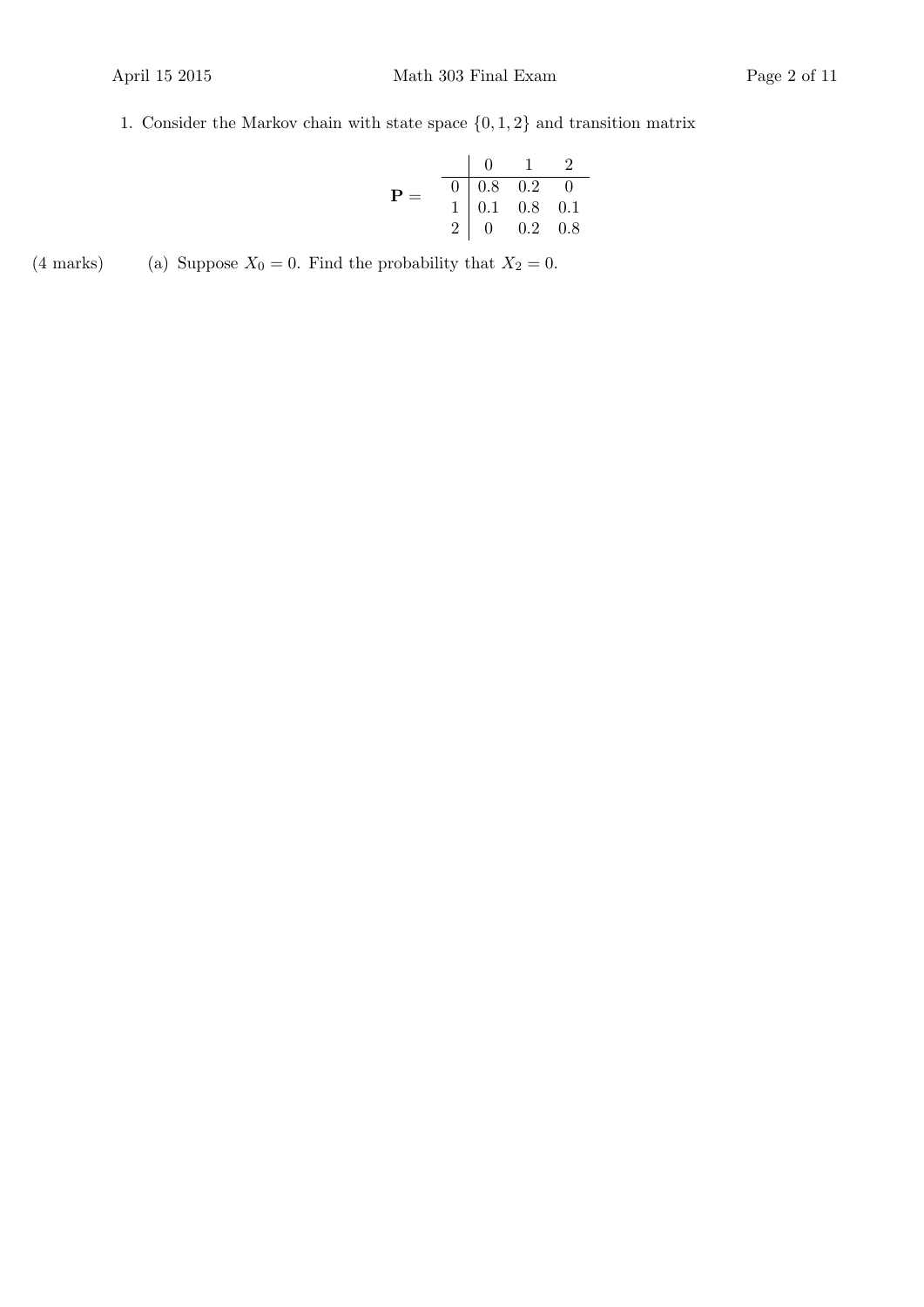(b)(4 marks) Find the stationary distribution of the Markov chain.

(2 marks) (c) Suppose  $X_0 = 0$ . What is the expected number of steps until the first time the Markov chain will return to state 0?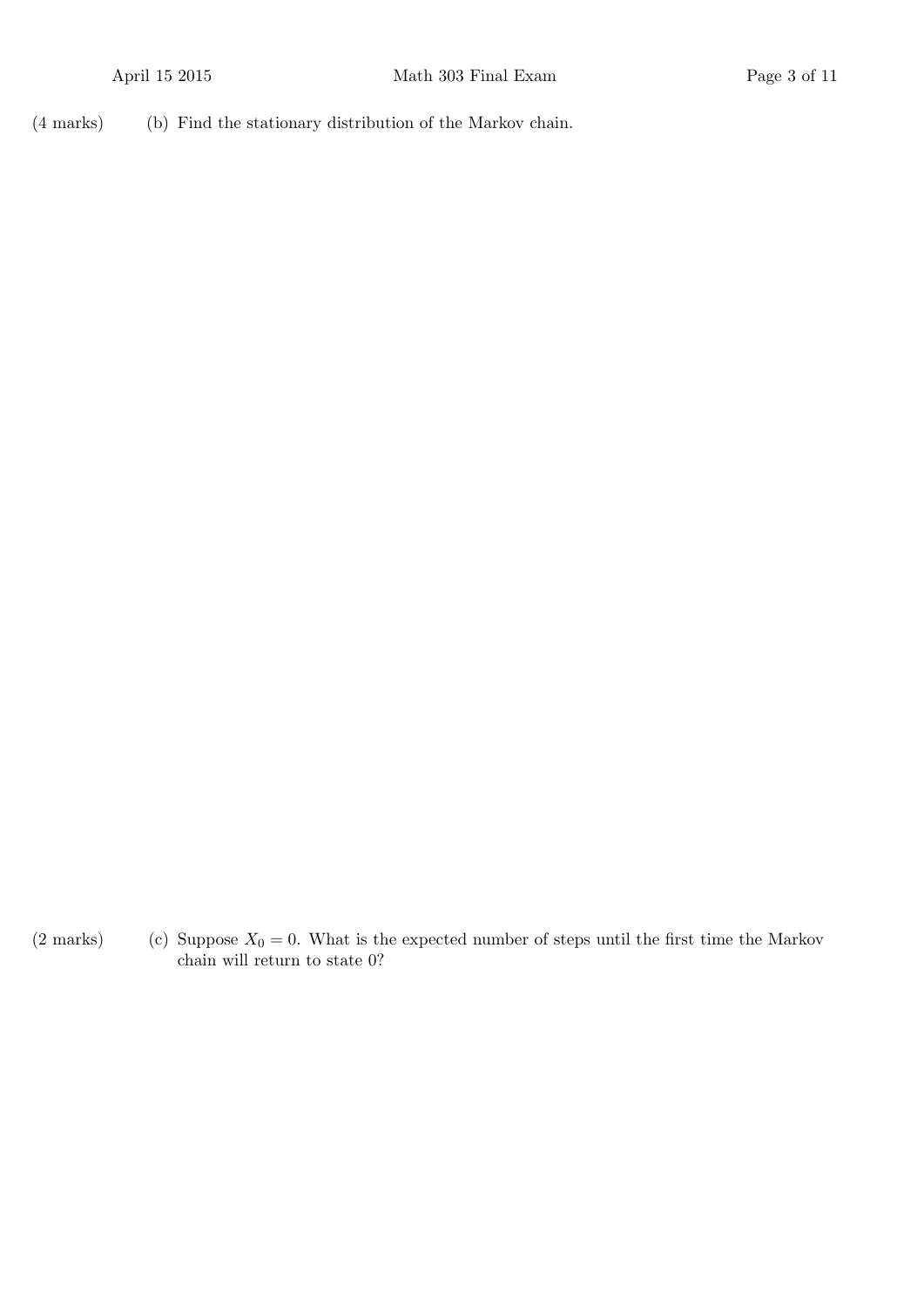- 2. Smith gambles constantly at four different casinos, and when he leaves one casino he goes to another which is chosen from the other three with equal probabilities  $\frac{1}{3}$ . He owns just one umbrella, which he can store at the casinos. Each trip between casinos, he takes his umbrella if it is raining and if he has it at his starting casino, and he never takes the umbrella if it is not raining. It rains independently each trip with probability p.
- (4 marks) (a) Let  $X_n$  be the number of umbrellas at his current location at the start of the  $n<sup>th</sup>$  trip. This defines a Markov Chain. Write down its transition matrix.

(b)(4 marks) Determine the stationary distribution of the Markov Chain.

 $(2 \text{ marks})$  In the long run, what fraction of trips does Smith get wet?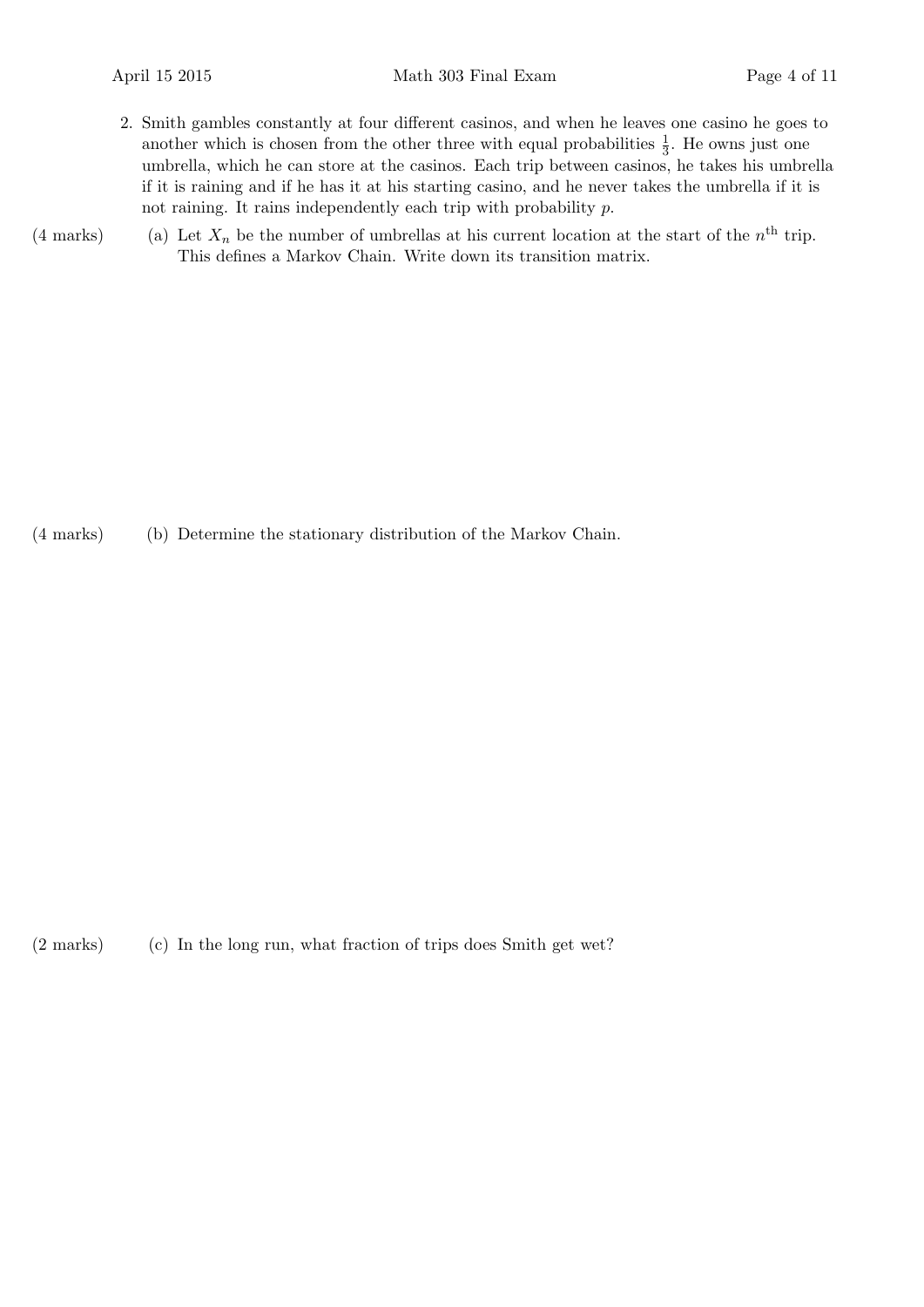- 3. At all times, and urn contains 2 balls—white balls and/or black balls. At each step, a coin having probability p of landing heads is flipped (with  $0 < p < 1$ ). If heads appears, then a ball is chosen at random from the urn and is replaced by a white ball; if tails appears, then a ball is chosen at random from the urn and is replaced by a black ball. Let  $X_n$  denote the number of white balls in the urn after the  $n<sup>th</sup>$  step. This defines a Markov chain.
- (a)(4 marks) Calculate the one-step transition matrix for this Markov chain.

(b)(4 marks) ) Using any method, determine the stationary distribution for the chain.

(2 marks) (c) In the long run, what fraction of time does the urn contain two white balls?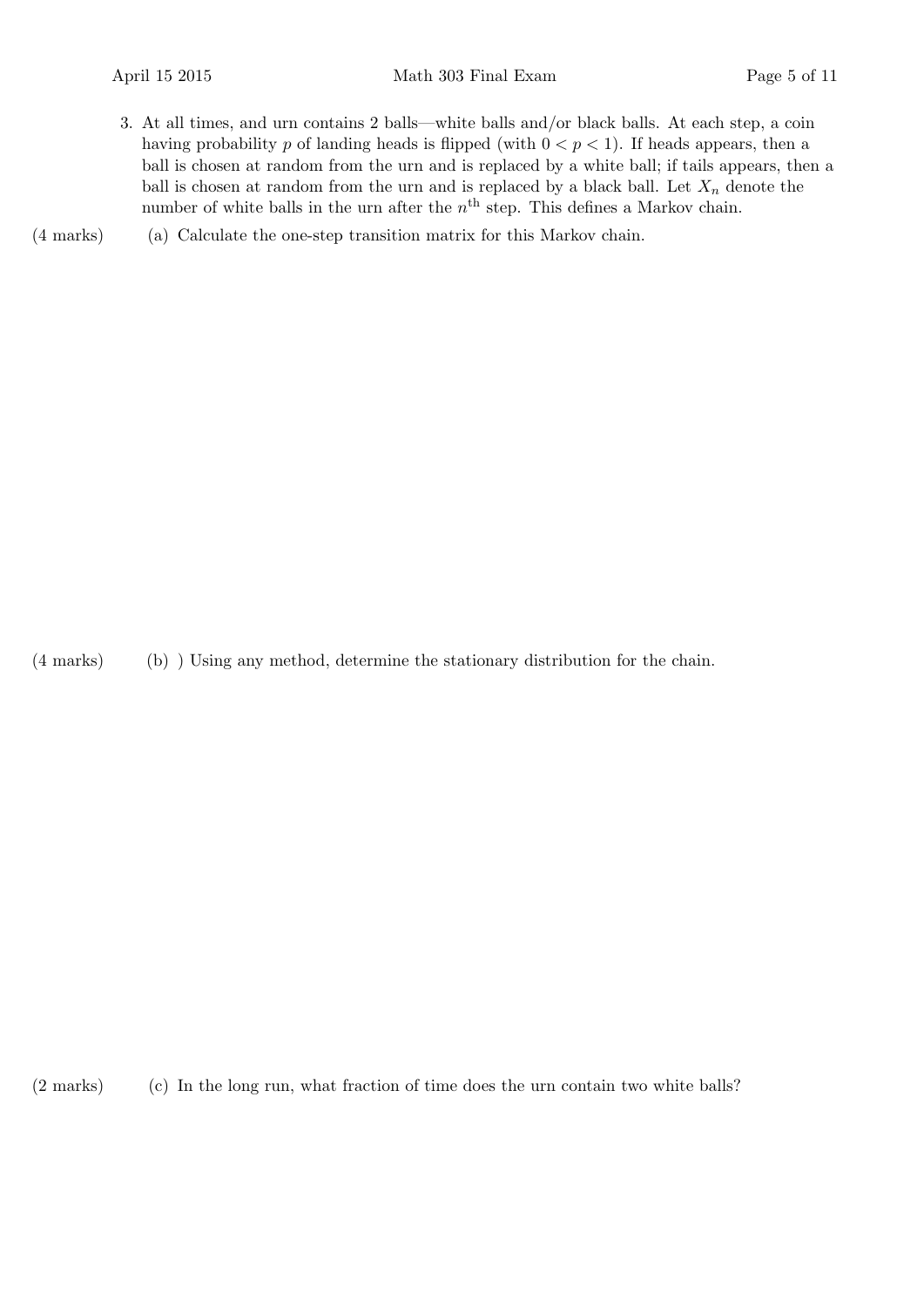4. Suppose that  $X, Y$  are exponential random variables with parameters  $\lambda, \mu$ , respectively, and let  $U$  be a uniform random variable on  $[0, 1]$ .

(2 marks) (a) Fix  $s > 0$ . Show that  $P(X > 2s) = P(X > s)^2$ .

(4 marks) (b) Determine whether or not it is true that  $P(X > 2U) = P(X > U)^2$ .

(4 marks) (c) Find  $P(X > x | X < Y)$ .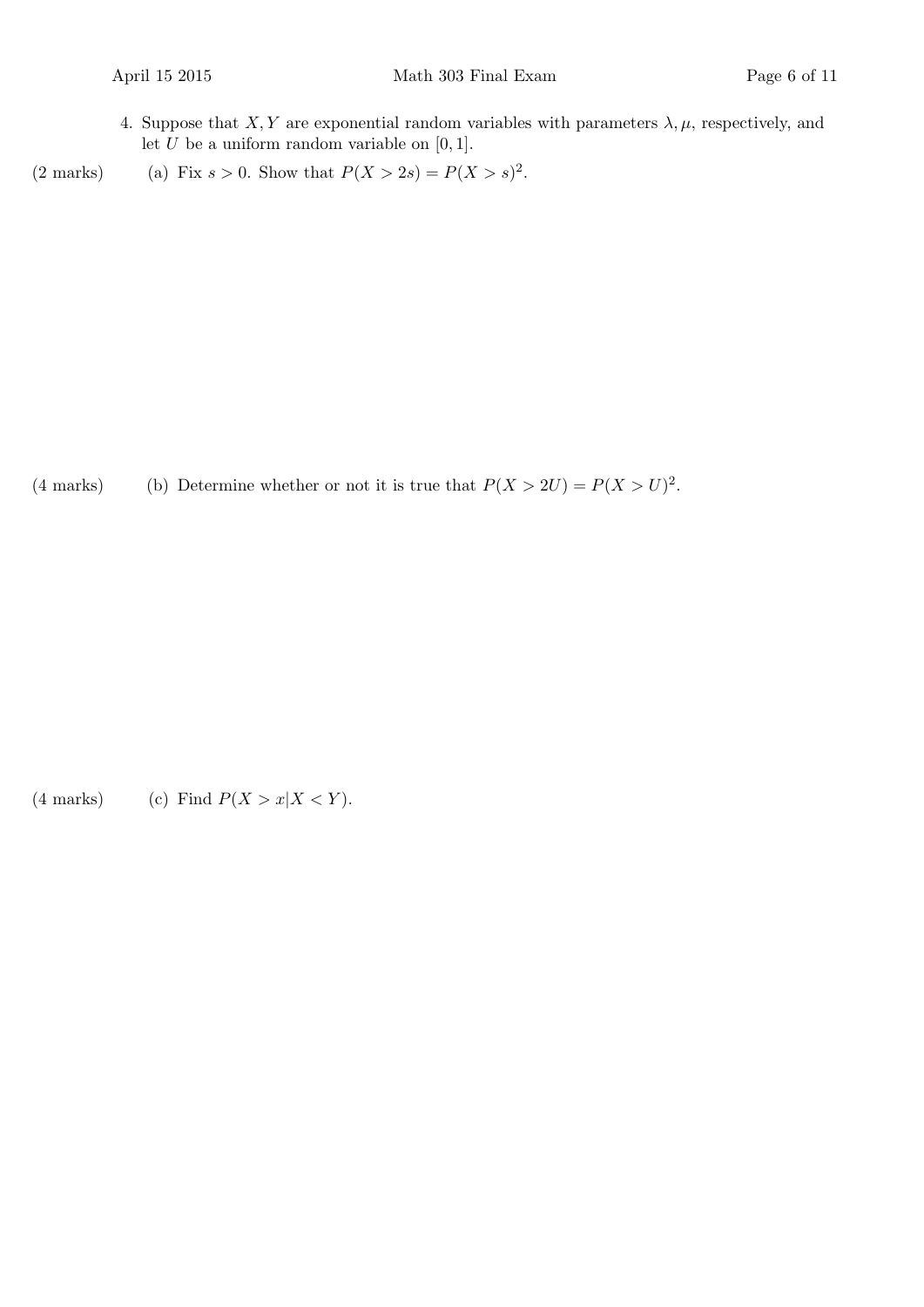- 5. Customers arrive according to a Poisson process of rate 30 per hour. Each customer is served and leaves immediately upon arrival. There are two kinds of service, and a customer pays \$5 for Service  $A$  or \$15 for Service  $B$ . Customers independently select Service  $A$  with probability 1  $\frac{1}{3}$  and Service B with probability  $\frac{2}{3}$ .
- $(2 \text{ marks})$  (a) What is the distribution of the number of customers who select Service A during the period 9:00am to 9:10am? (Give its name and any parameter(s).)

(b)(3 marks) During the period 9:30–10:30am, there were 32 customers in total. What is the probability that none of them arrived during 10:25–10:30am?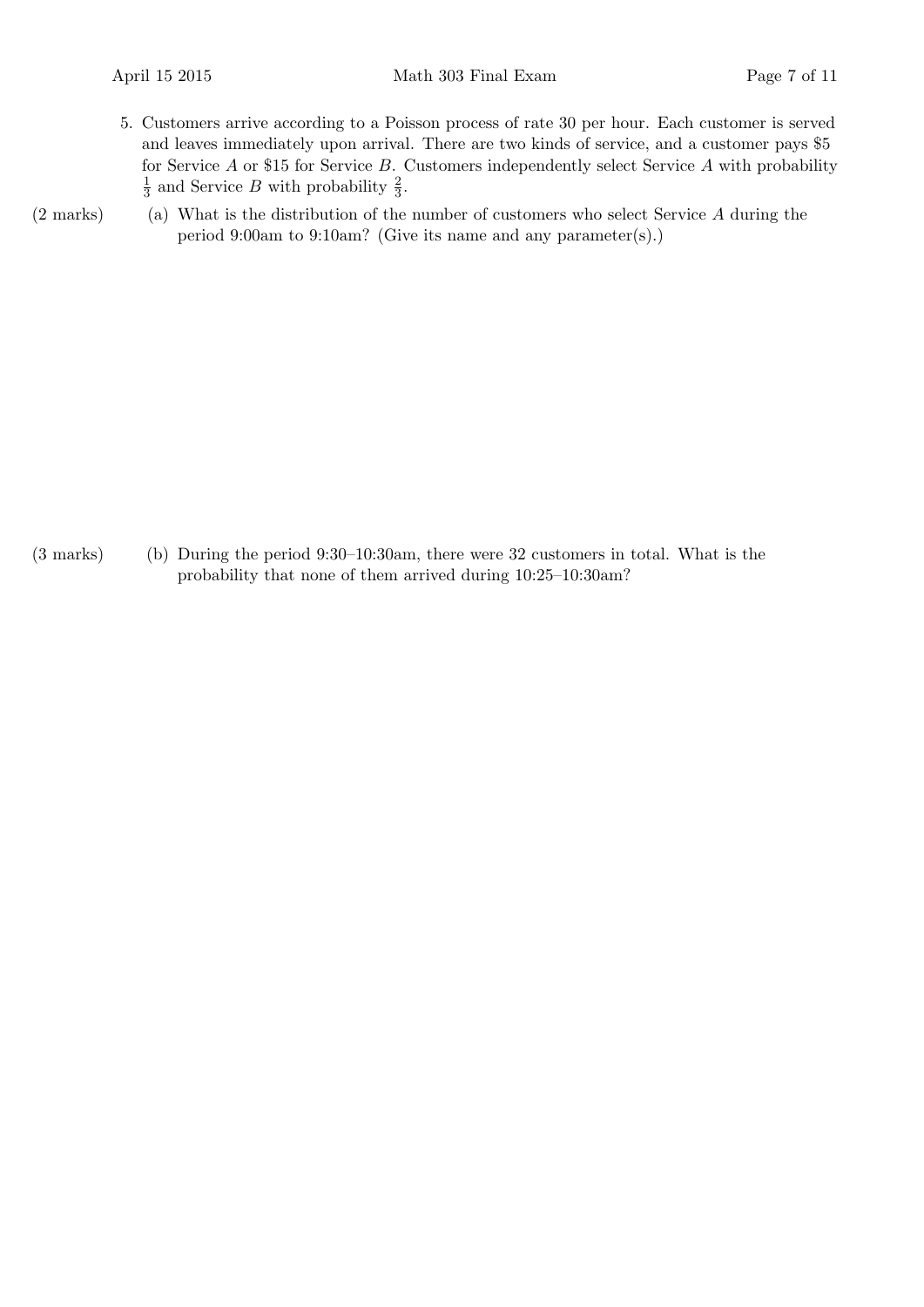(2 marks) (c) What is the probability that the first two customers after 9:00am request Service  $B$ ?

(d)(3 marks) Determine the expected amount paid by all customers during a 10 minute period.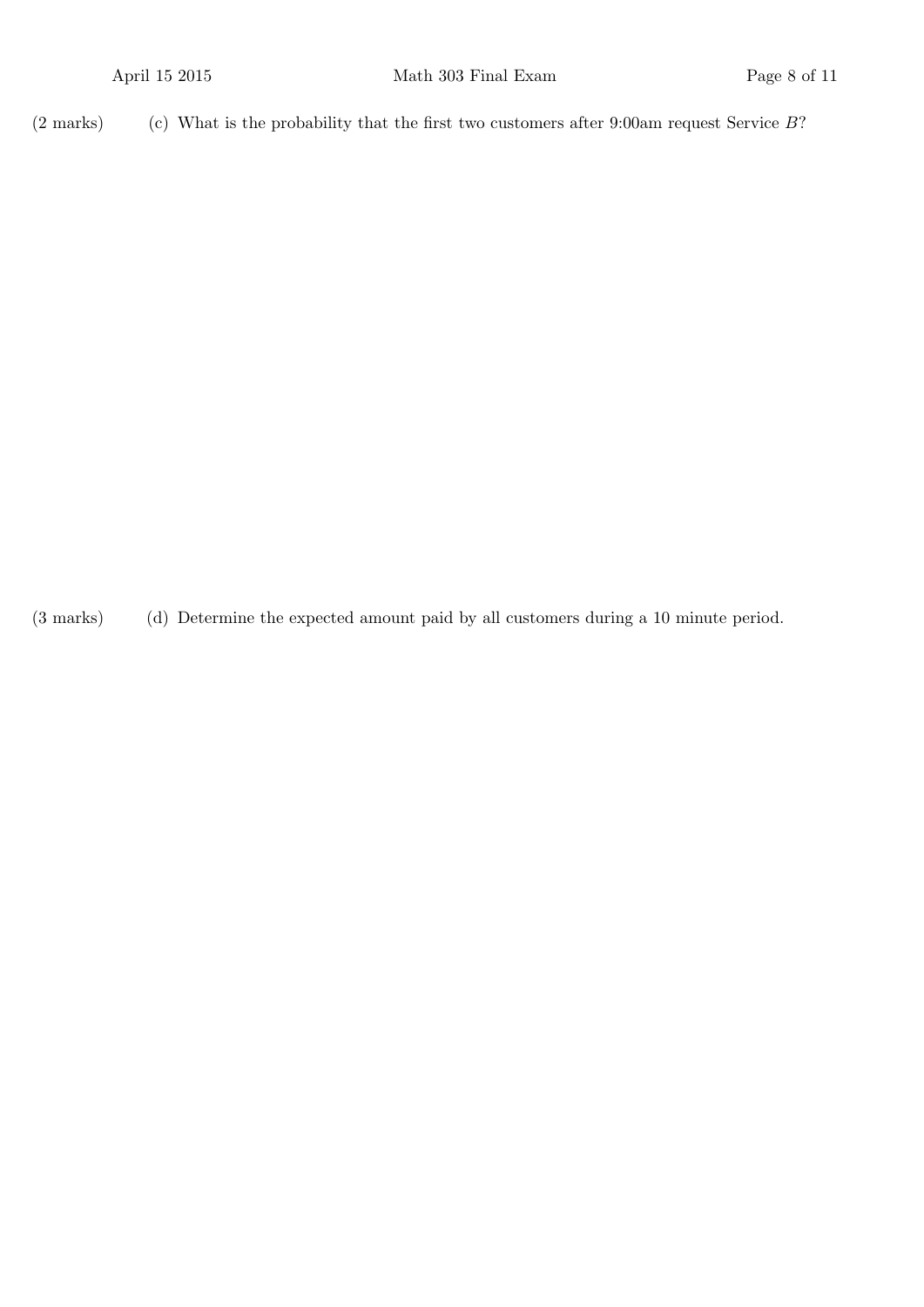$(10 \text{ marks})$  6. Smith has a small booth where he sells lottery tickets. Customers arrive according to a Poisson process of rate  $\lambda$  per minute. He will close the shop on the first occasion that  $a$ minutes have elapsed since the last customer arrived. Let  $X$  be the amount of time that he keeps the shop open. Show that  $EX = \lambda^{-1}(e^{\lambda a} - 1)$  minutes. Hint: condition on the arrival time of the first customer.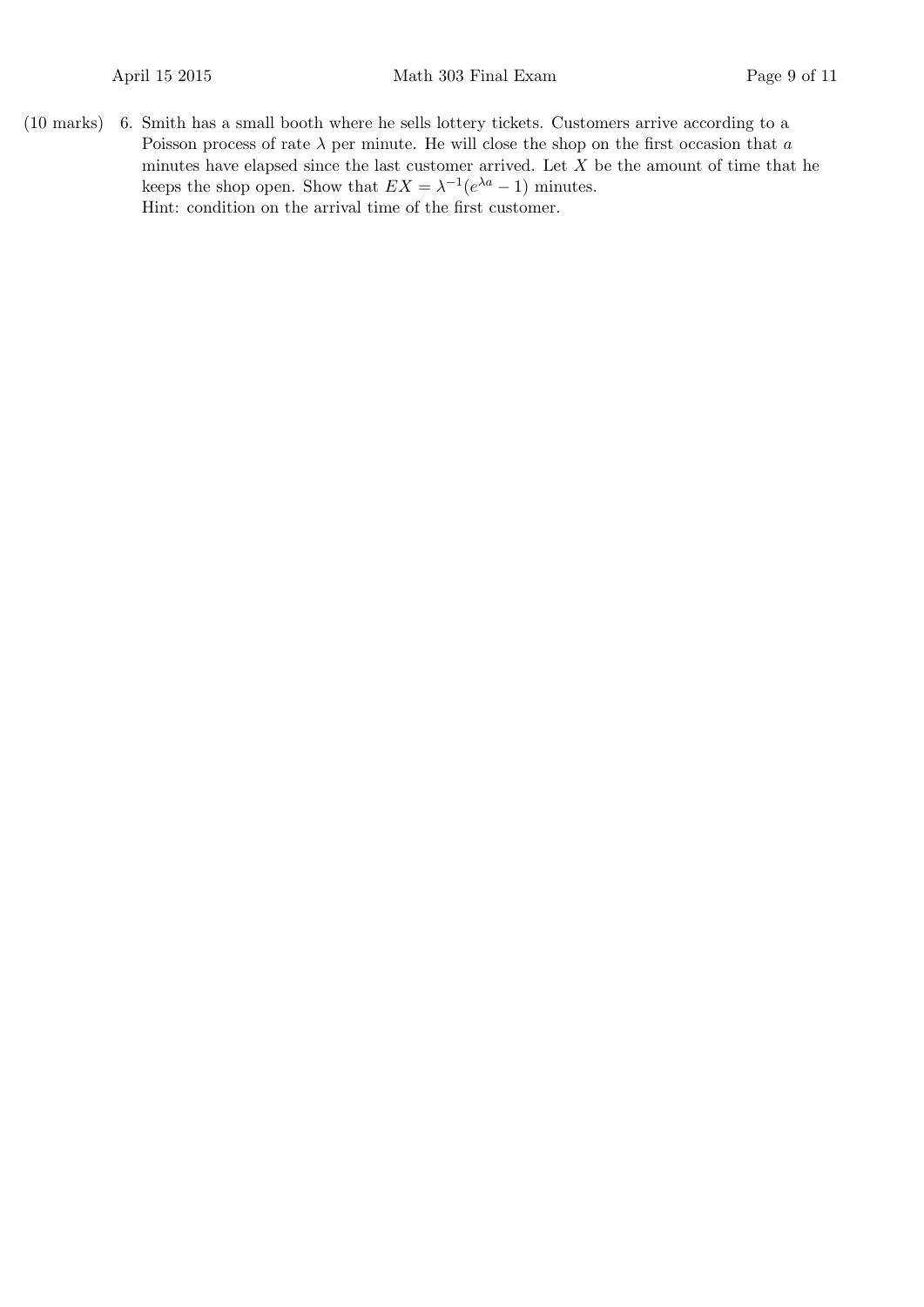- 7. Customers arrive, at rate  $\lambda$ , at a business with a single server. The service time has rate  $\mu$ . Customers will wait in line if there is at most one other customer already waiting (in addition to one being served), but otherwise will go away. This defines a birth and death process with state space  $\{0, 1, 2, 3\}.$
- $(2 \text{ marks})$  (a) What are the birth and death rates?

(b)(6 marks) Determine the limiting probabilities.

(2 marks) (c) Suppose  $\lambda = 2$  and  $\mu = 1$ . What fraction of potential customers are lost, and what fraction of the time is the server idle?